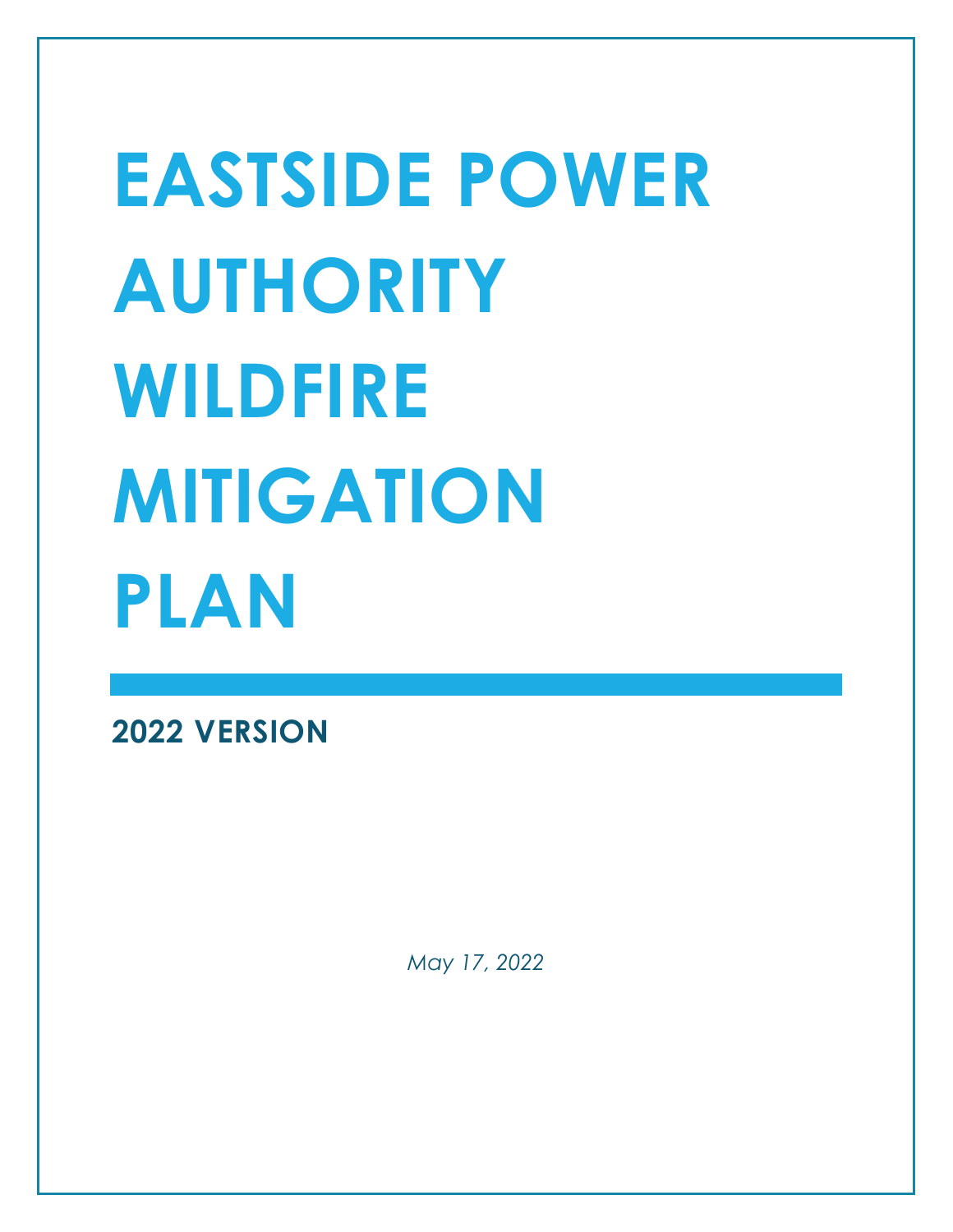# **TABLE OF CONTENTS**

| I.        |                                                                                       |
|-----------|---------------------------------------------------------------------------------------|
| А.        |                                                                                       |
| Β.        |                                                                                       |
| C.        |                                                                                       |
| Ⅱ.        |                                                                                       |
| III.      |                                                                                       |
| Α.        |                                                                                       |
| Β.        |                                                                                       |
| C.        |                                                                                       |
| D.        |                                                                                       |
| IV.       | Wildfire Risks and Drivers Associated with Design, Construction, Operation, and       |
| $A_{1}$   | Particular Risks and Risk Drivers Associated With Topographic and Climatological Risk |
| <b>B.</b> |                                                                                       |
| V.        |                                                                                       |
| Α.        |                                                                                       |
| Β.        |                                                                                       |
| С.        |                                                                                       |
| D.        | 12                                                                                    |
| Ε.        |                                                                                       |
| F.        |                                                                                       |
| VI.       |                                                                                       |
| VII.      |                                                                                       |
| А.        |                                                                                       |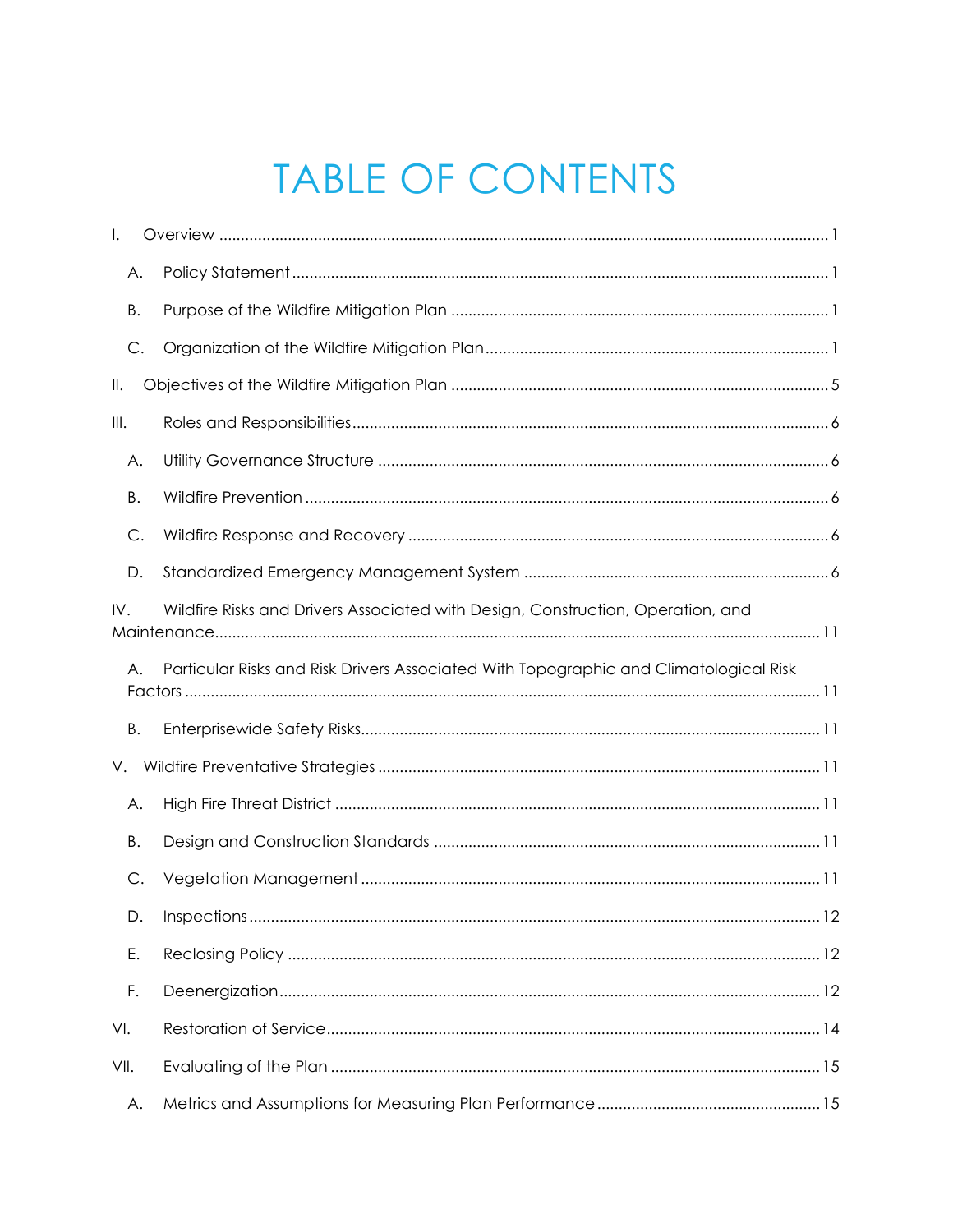|       | Β. |  |
|-------|----|--|
|       |    |  |
|       | D. |  |
|       | Ε. |  |
| VIII. |    |  |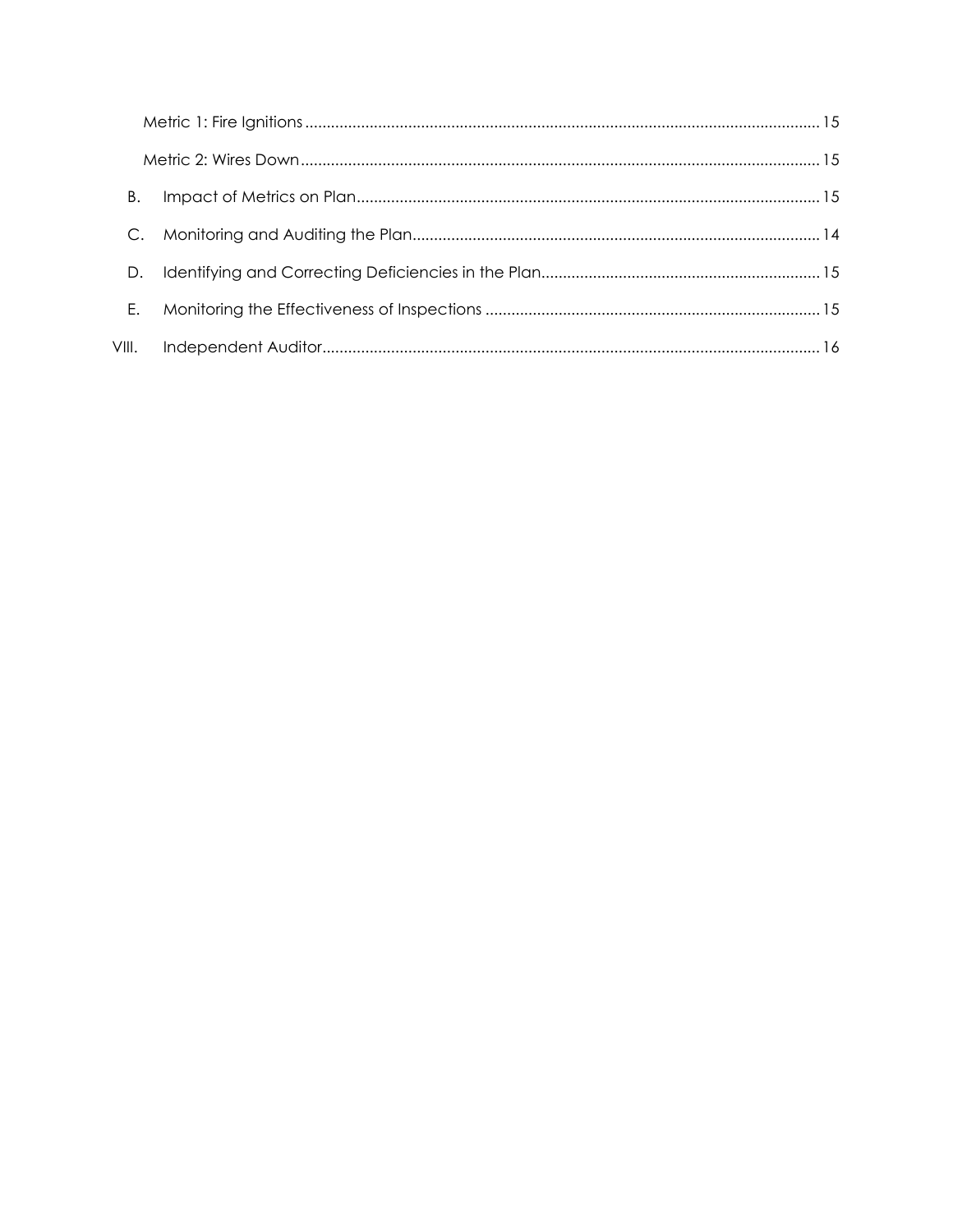# <span id="page-3-1"></span><span id="page-3-0"></span>**I. OVERVIEW**

#### A. POLICY STATEMENT

Eastside Power Authority's (ESPA) overarching goal is to provide safe, reliable, and economic electric service to its local community. In order to meet this goal, ESPA intends to construct, maintain, and operate any ESPA-owned electrical lines and equipment in a manner that minimizes the risk of catastrophic wildfire posed by its electrical lines and equipment.

# B. PURPOSE OF THE WILDFIRE MITIGATION PLAN

<span id="page-3-2"></span>ESPA is located in a region of the state with a very low wildfire risk. No part of ESPA's service territory is located in or near the High Fire Threat District designed in the California Public Utilities Commission's (CPUC) Fire Threat Map and all of ESPA's service territory is designated as "nonfuel" or "moderate" in the California Department of Forestry and Fire Protection's (CALFIRE) Fire and Resource Assessment Program (FRAP) Fire Threat Map.

Despite this low risk, ESPA takes appropriate actions to help its region prevent and respond to the increasing risk of wildfires. In its role as a public agency, ESPA closely coordinates with other local safety and emergency officials to help protect against fires and respond to emergencies. In its role as a utility, ESPA follows all applicable design, construction, operation, and maintenance requirements that reduce safety risks associated with any ESPA-owned system. This Wildfire Mitigation Plan describes the safety-related measures that ESPA follows to reduce its risk of causing wildfires.

# C. ORGANIZATION OF THE WILDFIRE MITIGATION PLAN

<span id="page-3-3"></span>This Wildfire Mitigation Plan included the following elements:

- Objectives of the plan;
- Roles and responsibilities for carrying out the plan;
- Identification of key wildfire risks and risk drivers;
- Description of wildfire prevention, mitigation, and response strategies and programs;
- Metrics for evaluating the performance of the plan and identifying areas for improvement;
- Review and validation of the plan; and
- Timelines.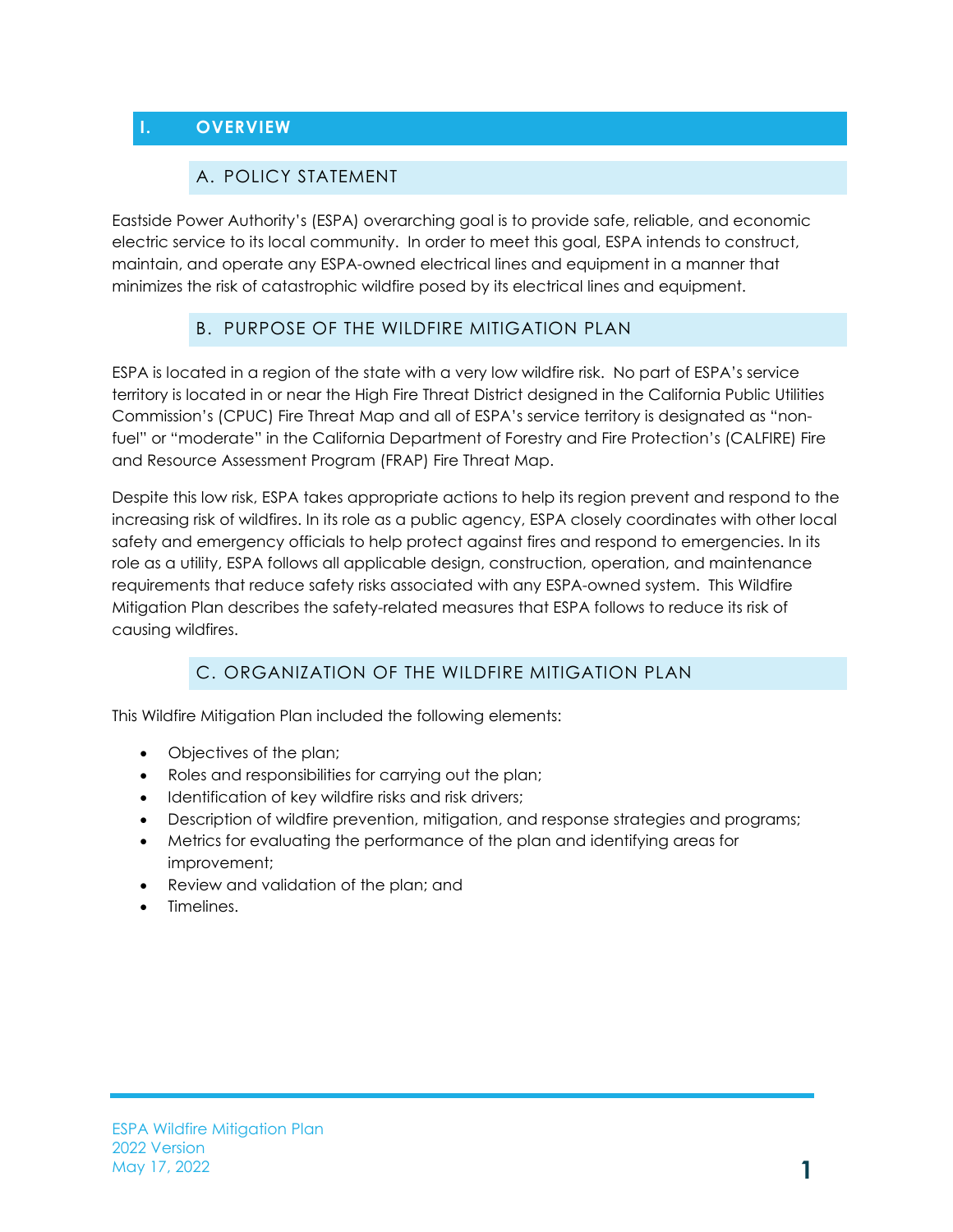| <b>Requirement</b>                                          | <b>Statutory Language</b>                                                                                                                                                                                                                                                                                                                                                            | <b>Location in</b><br><b>WMP</b> |
|-------------------------------------------------------------|--------------------------------------------------------------------------------------------------------------------------------------------------------------------------------------------------------------------------------------------------------------------------------------------------------------------------------------------------------------------------------------|----------------------------------|
| <b>Persons</b>                                              | PUC § 8387(b)(2)(A): An accounting of the responsibilities of persons                                                                                                                                                                                                                                                                                                                | Section III                      |
| Responsible                                                 | responsible for executing the plan.                                                                                                                                                                                                                                                                                                                                                  | Page 5                           |
| <b>Objectives of</b>                                        | PUC § 8387(b)(2)(B): The objectives of the wildfire mitigation plan.                                                                                                                                                                                                                                                                                                                 | Section II                       |
| the Plan                                                    |                                                                                                                                                                                                                                                                                                                                                                                      | Page: 4                          |
| <b>Preventive</b><br><b>Strategies</b>                      | PUC § 8387(b)(2)(C): A description of the preventive strategies and<br>programs to be adopted by the local publicly owned electric utility<br>or electrical cooperative to minimize the risk of its electrical lines and<br>equipment causing catastrophic wildfires, including consideration of<br>dynamic climate change risks.                                                    | Section V<br>Page 11             |
| <b>Evaluation</b><br><b>Metrics</b>                         | PUC § 8387(b)(2)(D): A description of the metrics the local publicly<br>owned electric utility or electrical cooperative plans to use to<br>evaluate the wildfire mitigation plan's performance and the<br>assumptions that underlie the use of those metrics.                                                                                                                       | Section VI<br>Page 15            |
| Impact of<br><b>Metrics</b>                                 | PUC § 8387(b)(2)(E): A discussion of how the application of<br>previously identified metrics to previous wildfire mitigation plan<br>performances has informed the wildfire mitigation plan.                                                                                                                                                                                         | <b>Section VI</b><br>Page 15     |
| <b>Deenergization</b><br><b>Protocols</b>                   | PUC § 8387(b)(2)(F): Protocols for disabling reclosers and<br>deenergizing portions of the electrical distribution system that<br>consider the associated impacts on public safety, as well as protocols<br>related to mitigating the public safety impacts of those protocols,<br>including impacts on critical first responders and on health and<br>communication infrastructure. | Section V<br>Page 13             |
| <b>Customer</b><br><b>Notification</b><br><b>Procedures</b> | PUC § 8387(b)(2)(G): Appropriate and feasible procedures for<br>notifying a customer who may be impacted by the deenergizing of<br>electrical lines. The procedures shall consider the need to notify, as a<br>priority, critical first responders, health care facilities, and operators<br>of telecommunications infrastructure.                                                   | Section V<br>Page 13             |
| Vegetation                                                  | PUC § 8387(b)(2)(H): Plans for vegetation management.                                                                                                                                                                                                                                                                                                                                | Section V                        |
| <b>Management</b>                                           |                                                                                                                                                                                                                                                                                                                                                                                      | Page 11                          |
| <b>Inspections</b>                                          | PUC § 8387(b)(2)(I): Plans for inspections of the local publicly owned<br>electric utility's or electrical cooperative's electrical infrastructure.                                                                                                                                                                                                                                  | Section V<br>Page 12             |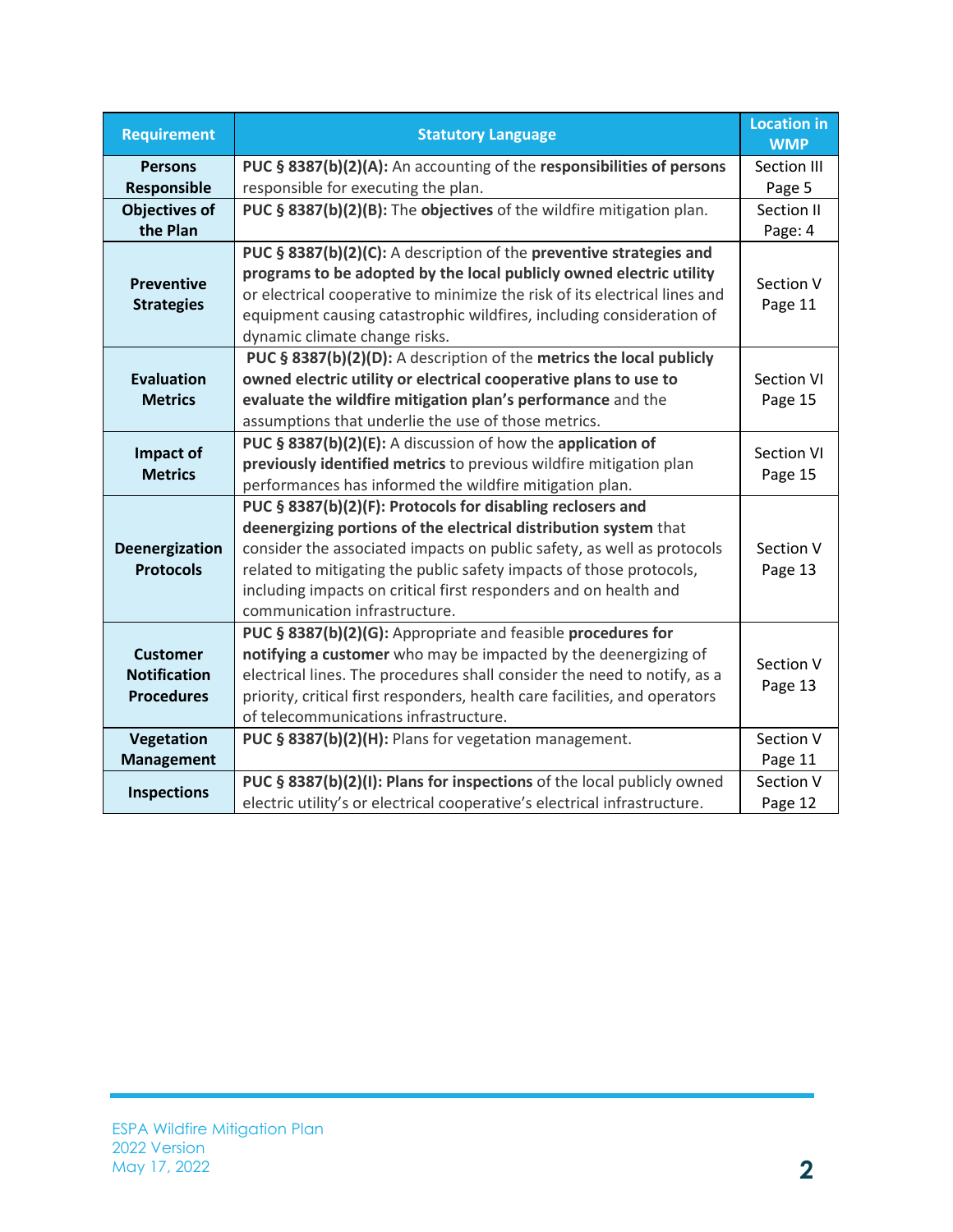| <b>Prioritization of</b><br><b>Wildfire Risks</b>           | PUC § 8387(b)(2)(J): A list that identifies, describes, and prioritizes all<br>wildfire risks, and drivers for those risks, throughout the local<br>publicly owned electric utility's or electrical cooperative's service<br>territory. The list shall include, but not be limited to, both of the<br>following:<br>(i) Risks and risk drivers associated with design, construction,<br>operation, and maintenance of the local publicly owned electric<br>utility's or electrical cooperative's equipment and facilities.<br>(ii) Particular risks and risk drivers associated with topographic and<br>climatological risk factors throughout the different parts of the local<br>publicly owned electric utility's or electrical cooperative's service<br>territory. | Section IV<br>Page 7   |
|-------------------------------------------------------------|------------------------------------------------------------------------------------------------------------------------------------------------------------------------------------------------------------------------------------------------------------------------------------------------------------------------------------------------------------------------------------------------------------------------------------------------------------------------------------------------------------------------------------------------------------------------------------------------------------------------------------------------------------------------------------------------------------------------------------------------------------------------|------------------------|
| <b>CPUC Fire</b><br><b>Threat Map</b><br><b>Adjustments</b> | PUC § 8387(b)(2)(K): Identification of any geographic area in the local<br>publicly owned electric utility's or electrical cooperative's service<br>territory that is a higher wildfire threat than is identified in a<br>commission fire threat map, and identification of where the<br>commission should expand a high fire threat district based on new<br>information or changes to the environment.                                                                                                                                                                                                                                                                                                                                                               | Section IV<br>Page 10  |
| <b>Enterprise wide</b><br><b>Risks</b>                      | PUC § 8387(b)(2)(L): A methodology for identifying and presenting<br>enterprise wide safety risk and wildfire-related risk.                                                                                                                                                                                                                                                                                                                                                                                                                                                                                                                                                                                                                                            | Section VII<br>Page 15 |
| <b>Restoration of</b><br><b>Service</b>                     | PUC § 8387(b)(2)(M): A statement of how the local publicly owned<br>electric utility or electrical cooperative will restore service after a<br>wildfire.                                                                                                                                                                                                                                                                                                                                                                                                                                                                                                                                                                                                               | Section V<br>Page 14   |
| <b>Monitor and</b><br><b>Audit</b>                          | PUC § 8387(b)(2)(N): A description of the processes and procedures<br>the local publicly owned electric utility or electrical cooperative shall<br>use to do all of the following<br>(i) Monitor and audit the implementation of the wildfire<br>mitigation plan.<br>(ii) Identify any deficiencies in the wildfire mitigation plan or its<br>implementation, and correct those deficiencies.<br>(iii) Monitor and audit the effectiveness of electrical line and<br>equipment inspections, including inspections performed by<br>contractors, that are carried out under the plan, other applicable<br>statutes, or commission rules.                                                                                                                                 | Section VII<br>Page 16 |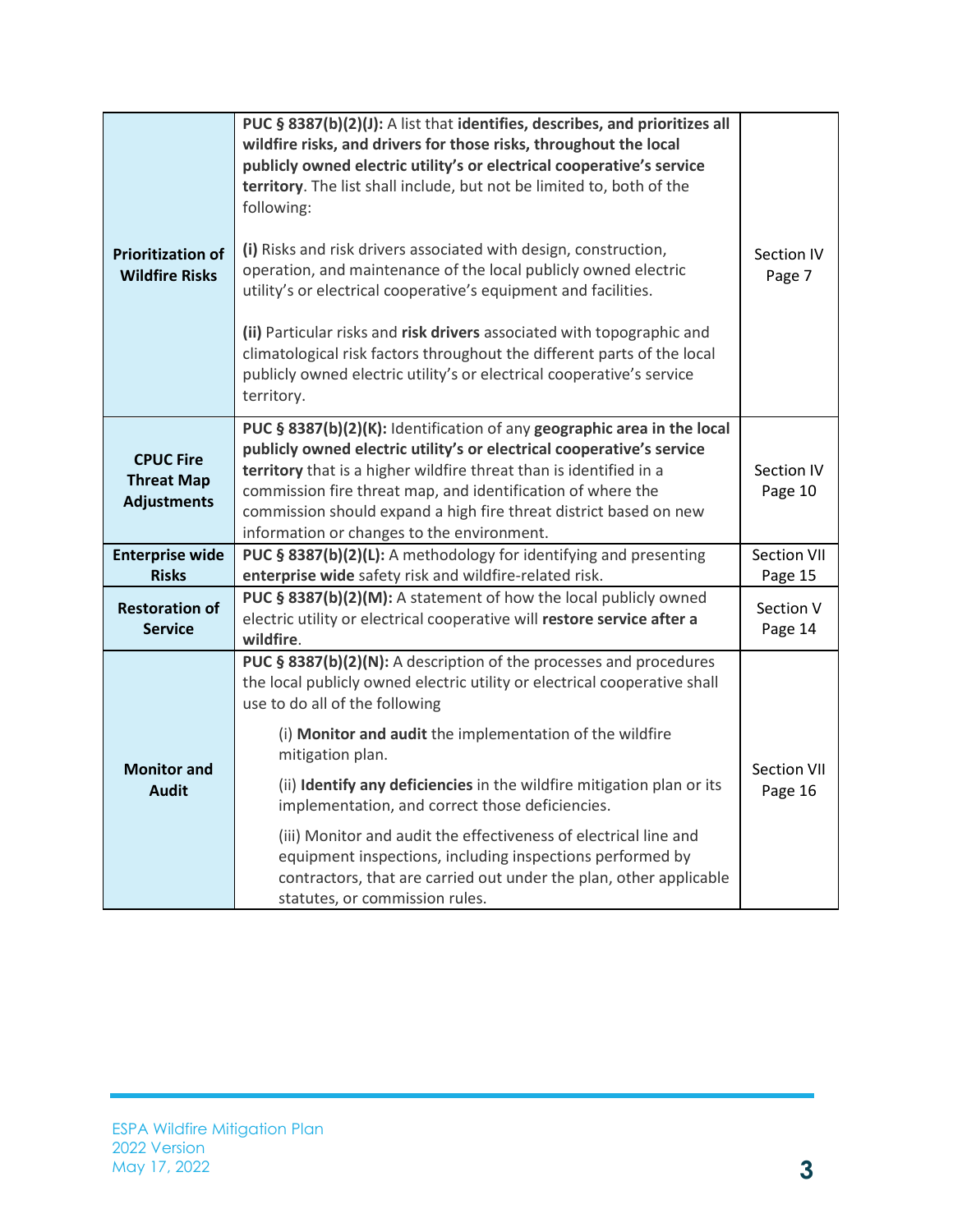| <b>Qualified</b><br>Independent<br><b>Evaluator</b> | PUC § 8387(c): The local publicly owned electric utility or electrical<br>cooperative shall contract with a qualified independent evaluator<br>with experience in assessing the safe operation of electrical<br>infrastructure to review and assess the comprehensiveness of its<br>wildfire mitigation plan. The independent evaluator shall issue a<br>report that shall be made available on the Internet Web site of the<br>local publicly owned electric utility or electrical cooperative, and shall<br>present the report at a public meeting of the local publicly owned<br>electric utility's or electrical cooperative's governing board. | Section VIII<br>Page 17 |
|-----------------------------------------------------|-----------------------------------------------------------------------------------------------------------------------------------------------------------------------------------------------------------------------------------------------------------------------------------------------------------------------------------------------------------------------------------------------------------------------------------------------------------------------------------------------------------------------------------------------------------------------------------------------------------------------------------------------------|-------------------------|
|-----------------------------------------------------|-----------------------------------------------------------------------------------------------------------------------------------------------------------------------------------------------------------------------------------------------------------------------------------------------------------------------------------------------------------------------------------------------------------------------------------------------------------------------------------------------------------------------------------------------------------------------------------------------------------------------------------------------------|-------------------------|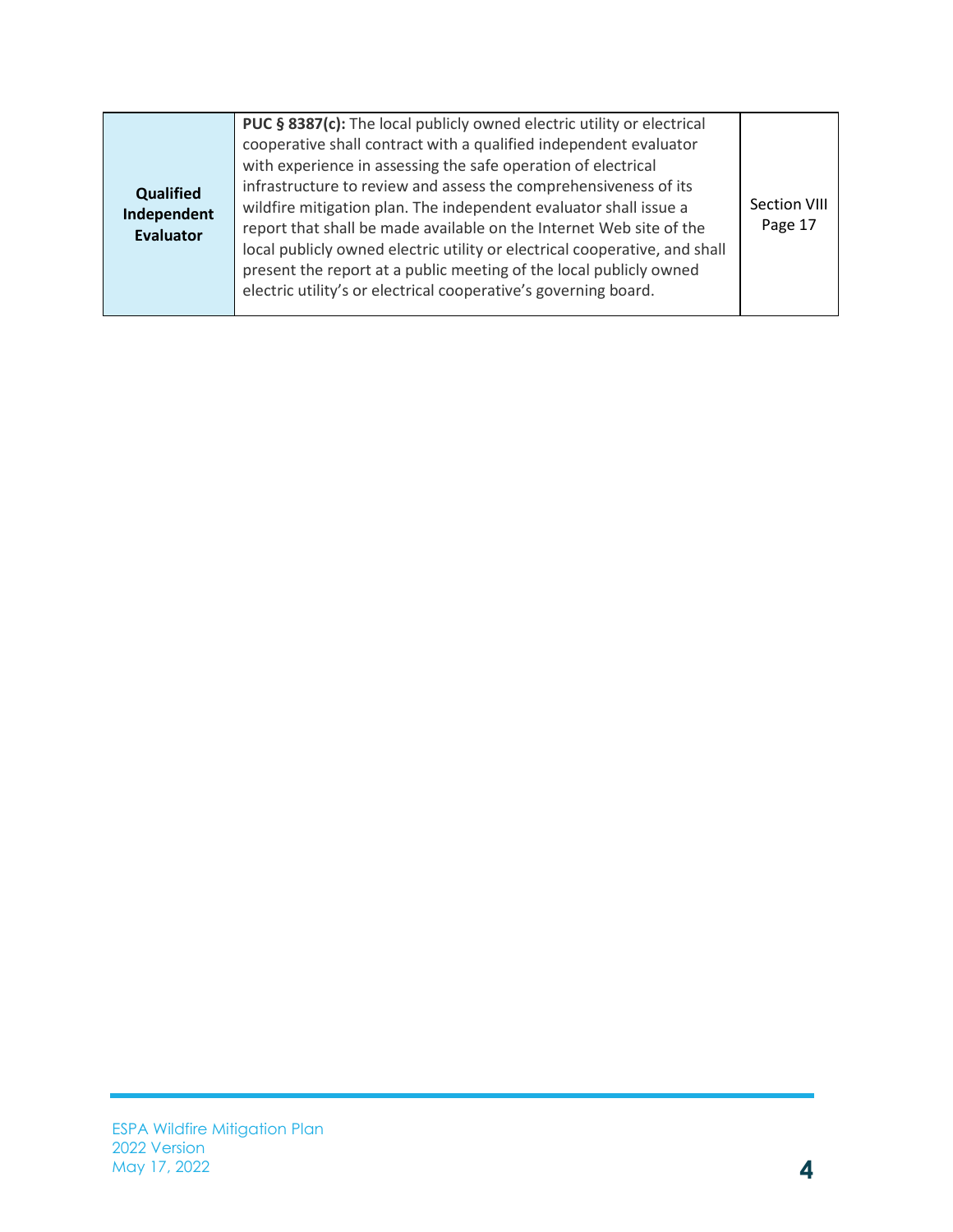# <span id="page-7-0"></span>**II. OBJECTIVES OF THE WILDFIRE MITIGATION PLAN**

The primary goal of this Wildfire Mitigation Plan is to describe ESPA's existing programs, practices, and measures that effectively reduce the probability that any ESPA-owned electric supply system could be the origin or contributing source for the ignition of a wildfire. To support this goal, ESPA regularly evaluates prudent and cost-effective operations and training activities that can help reduce the risk of equipment-related fires. Though there are no present ESPA-owned facilities as applicable to California Public Utilities Code Section 8387(a), ESPA has nevertheless prepared this wildfire mitigation plan to support the wildfire planning efforts being conducted in California. Another goal of this Wildfire Mitigation Plan is to improve the resiliency of the electric grid and increase communication and collaboration among utility stakeholders. As part of the development of this plan and annual process, ESPA assesses new industry practices and standards that support wildfire prevention in the community and State of California.

# <span id="page-7-2"></span><span id="page-7-1"></span>**III. ROLES AND RESPONSIBILITIES**



#### A. UTILITY GOVERNANCE STRUCTURE

The Eastside Power Authority is governed by a Board of Directors comprised of a representative from each member district. This Board of Directors reviews, sets direction, and approves matters of utility governance.

# B. WILDFIRE PREVENTION

<span id="page-7-3"></span>ESPA recognizes the importance of wildfire prevention in California, and will conduct prevention planning and coordination with utility stakeholders concerning wildfire issues. Such activities include coordination with fire management personnel as necessary and appropriate to implement ESPA's wildfire mitigation plans.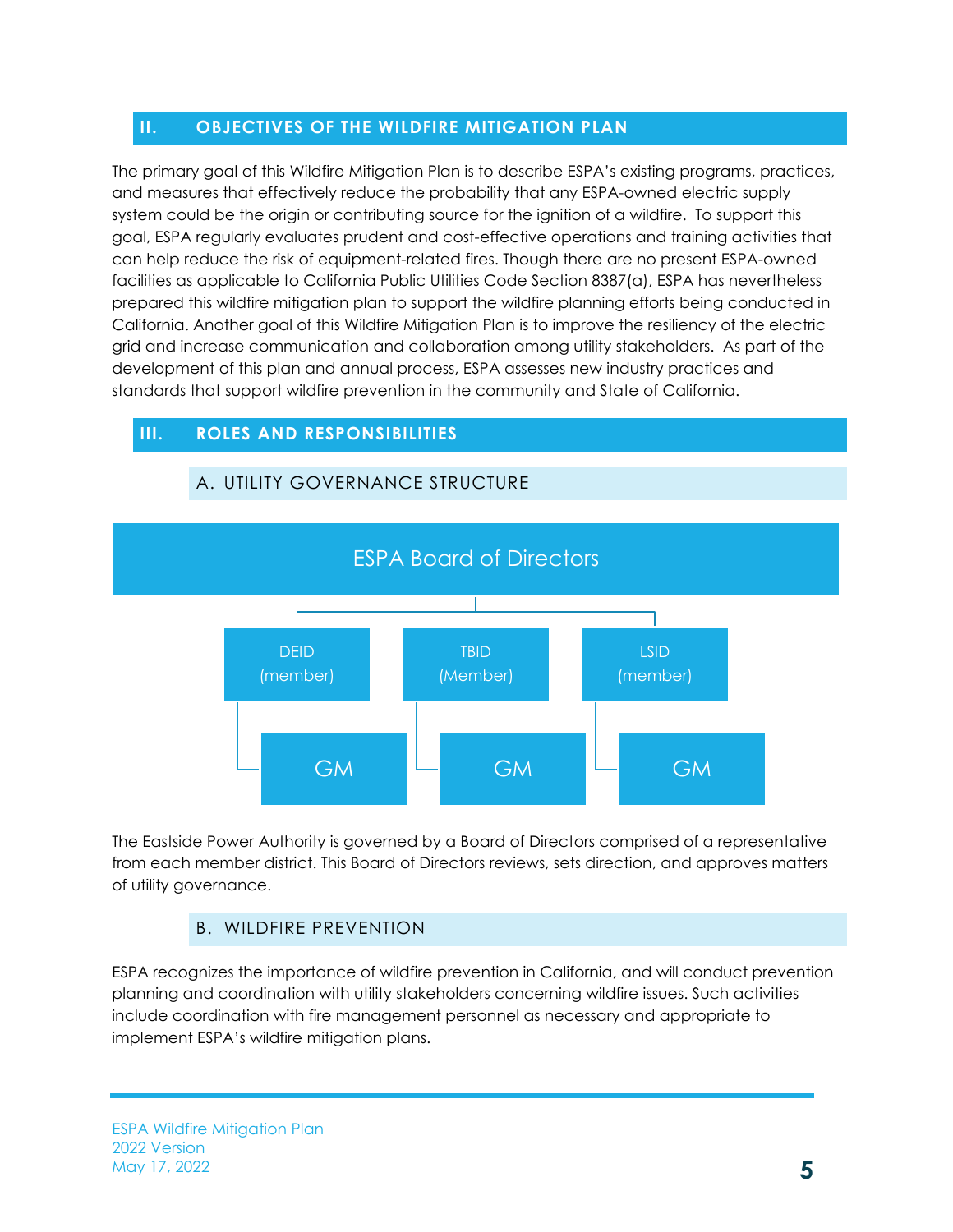If, at a later point, ESPA does own any facilities or equipment described in California Public Utilities Code Section 8387(a) or a standard in any future legislation, ESPA will engage in preventative efforts including the following:

- Operate ESPA electrical lines and equipment in a manner that will minimize potential wildfire risks.
- Take all reasonable and practicable actions to minimize the risk of a catastrophic wildfire caused by ESPA electric facilities.
- Coordinate with federal, state, and local fire management personnel as necessary or appropriate to implement ESPA's Wildfire Mitigation Plan.
- Immediately report fires, pursuant to existing utility practices and the requirements of this Wildfire Mitigation Plan.
- Take corrective action when ESPA becomes aware or is notified that fire protection measures have not been properly installed or maintained.
- Comply with relevant federal, state, and industry standard requirements, including the industry standards established by the applicable regulatory body.

Responsibilities for execution of the above described plans will rest with the acting manager of Eastside Power Authority under the direction and oversight of the Eastside Power Authority Board of Directors.

# C. WILDFIRE RESPONSE AND RECOVERY

<span id="page-8-0"></span>When a wildfire impacts ESPA's service territory, ESPA will correspond with appropriate fire prevention personnel during fire emergencies, such as state or local firefighters, to receive input. When appropriate, ESPA will further coordinate with SCE to the extent a wildfire would impact SCE's system and the safe delivery of electricity to ESPA customers. ESPA will also provide information on the wildfire to ESPA members to keep them apprised of response and recovery efforts.

If, at a later point, ESPA does own any facilities or equipment described in California Public Utilities Code Section 8387(a) or a standard in any future legislation, the ESPA Board of Directors will review and establish response roles related for that infrastructure in a reasonable timeframe, and describe those roles in the subsequent annual wildfire mitigation plan.

# D. STANDARDIZED EMERGENCY MANAGEMENT SYSTEM

<span id="page-8-1"></span>ESPA is not a local governmental agency as defined in California Government Code Section 8680.2.<sup>[1](#page-8-2)</sup> Nevertheless, ESPA may evaluate future participation in an emergency management system structure, particularly if ESPA owns facilities or equipment described in California Public

<span id="page-8-2"></span><sup>1</sup> As defined in Cal. Gov. Code § 8680.2: "Local agency" means any city, city and county, county, county office of education, community college district, school district, or special district. (Amended by Stats. 1990, 1st Ex. Sess., Ch. 33, Sec. 1. Effective December 1, 1990.)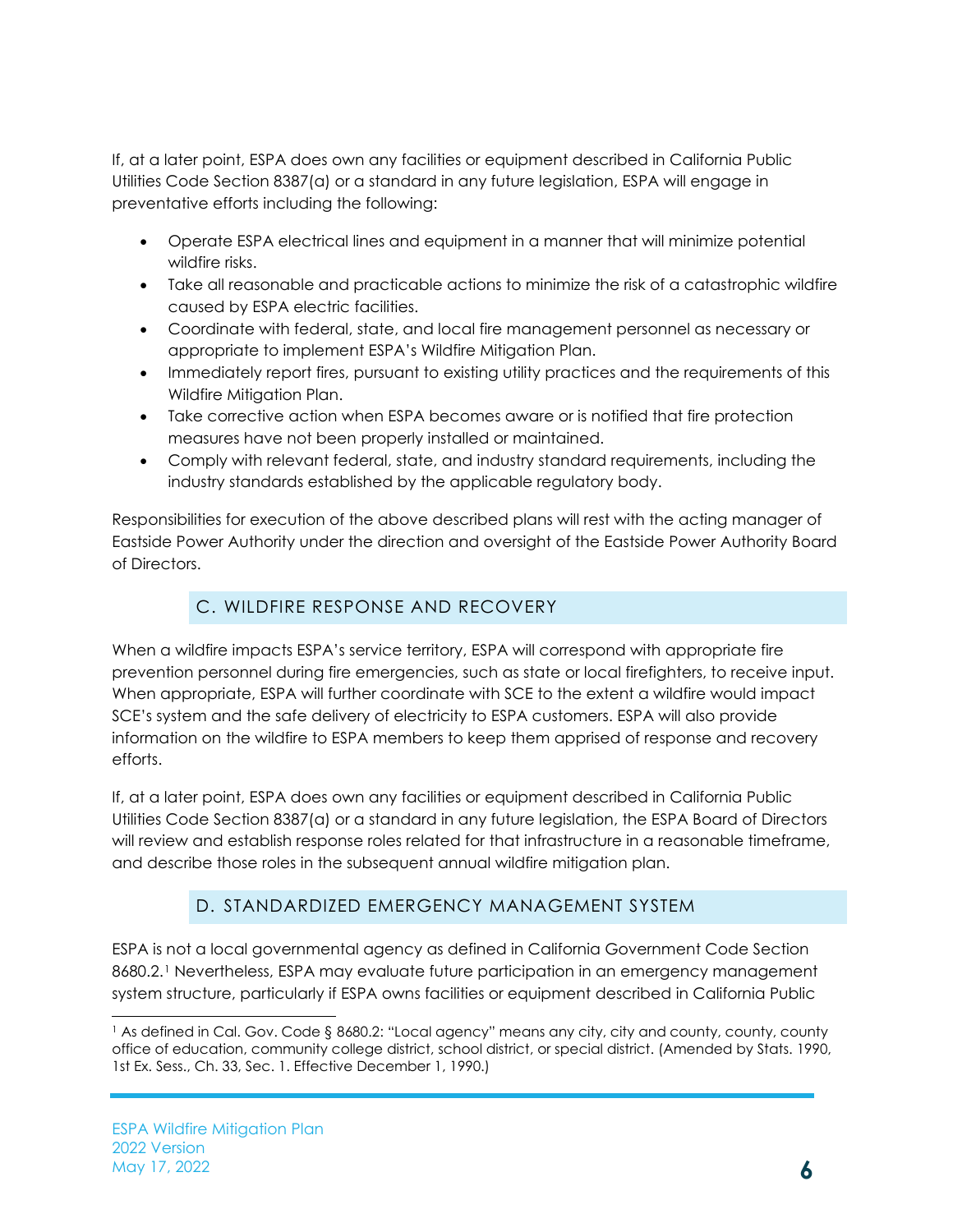Utilities Code Section 8387(a) in the future. At that point, such emergency management system processes could entail ESPA training and wildfire prevention exercises, as well as coordination with associations such as the California Utility Emergency Association to stay informed on recent emergency response developments.

# <span id="page-9-1"></span><span id="page-9-0"></span>**IV. WILDFIRE RISKS AND DRIVERS ASSOCIATED WITH DESIGN, CONSTRUCTION, OPERATION, AND MAINTENANCE**

# A. PARTICULAR RISKS AND RISK DRIVERS ASSOCIATED WITH TOPOGRAPHIC AND CLIMATOLOGICAL RISK FACTORS

Within ESPA's service territory and the surrounding areas, the primary risk drivers for wildfire are the following:

- Extended drought;
- Vegetation type;
- Vegetation Density;
- Weather;
- High winds;
- Terrain;
- Changing Weather Patterns (Climate Change);
- Communities at Risk;
- Fire History.

As noted above, ESPA is located in a specific region of the State with a very low wildfire risk. ESPA will continue to monitor the region for risk drivers associated with topographic and climatological risk factors.

# B. ENTERPRISEWIDE SAFETY RISKS

<span id="page-9-2"></span>ESPA's methodology for enterprise wide safety risks will entail identifying any future activities or facilities that may present a safety risk or wildfire-related risk, informed by wildfire risk factors, regional developments, prudent utility practice, and wildfire prevention standards. Since ESPA does not presently own any facilities described in California Public Utilities Code Section 8387(a), there are no issues to identify at this point. However, should an issue be identified in the future, such enterprise safety risks will be described in the subsequent wildfire mitigation plan and addressed by the ESPA Board of Directors in the interim as appropriate. ESPA's risk description may include safety process flowcharts, a table of enterprise wide safety compliance milestones for enforcement, and Gantt charts to track wildfire prevention efforts.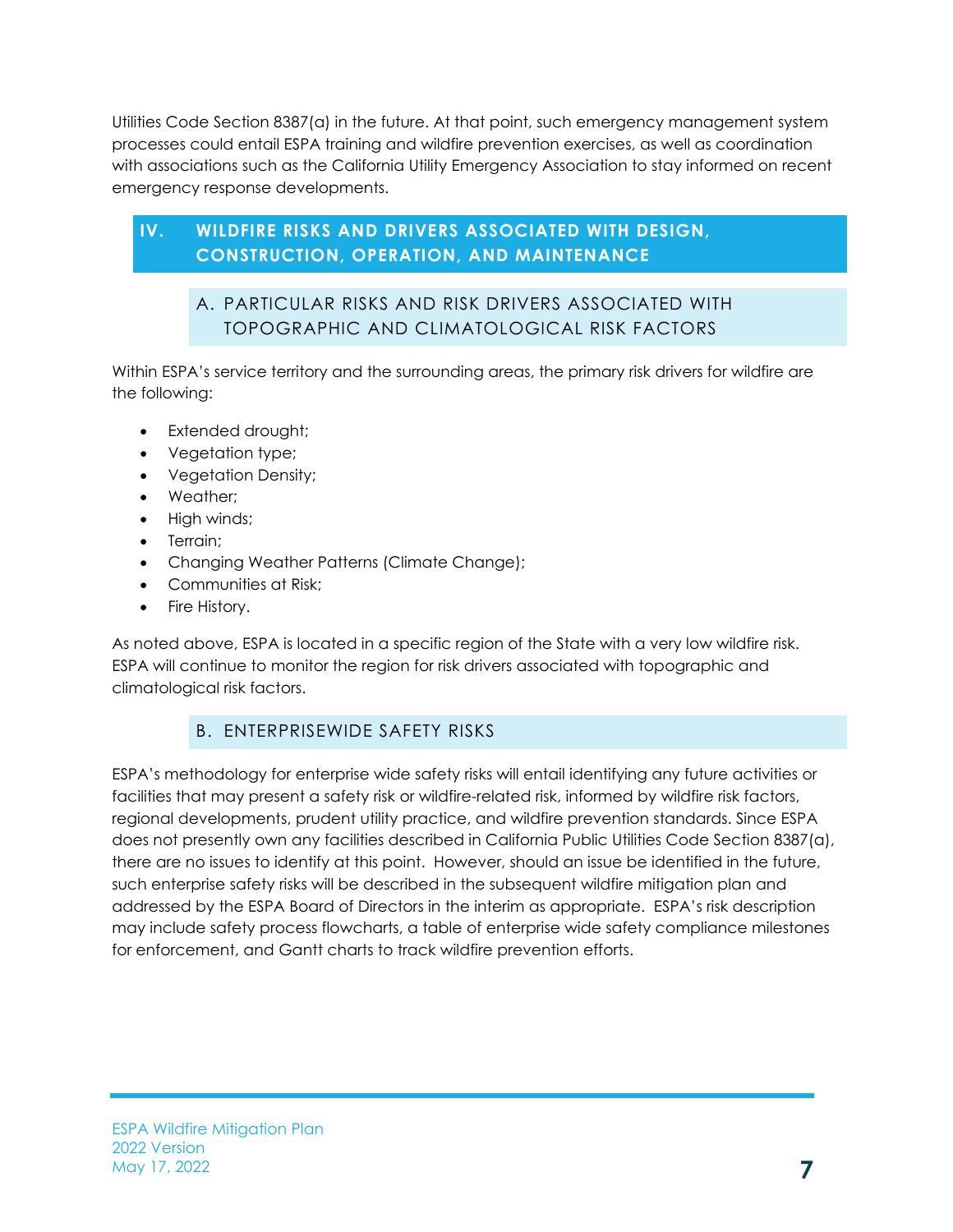| <b>Utility Name</b>                   | <b>ESPA</b>                                               |                           |  |  |
|---------------------------------------|-----------------------------------------------------------|---------------------------|--|--|
| <b>Service Territory Size</b>         | 162.6 square miles                                        |                           |  |  |
| <b>Owned Assets</b>                   | $\Box$ Transmission $\Box$ Distribution $\Box$ Generation |                           |  |  |
| <b>Number of Customers</b>            | 30 customer accounts                                      |                           |  |  |
| <b>Served</b>                         |                                                           |                           |  |  |
| <b>Population Within Service</b>      | NA people                                                 |                           |  |  |
| <b>Territory</b>                      |                                                           |                           |  |  |
|                                       | <b>Number of Accounts</b>                                 | Share of Total Load (MWh) |  |  |
|                                       | ]% Residential;                                           | ]% Residential;           |  |  |
| <b>Customer Class Makeup</b>          | ]% Government;                                            | ]% Government;            |  |  |
|                                       | 100% Agricultural;                                        | 100% Agricultural;        |  |  |
|                                       | ]% Small/Medium Business;                                 | ]% Small/Medium Business; |  |  |
|                                       | ]% Commercial/Industrial                                  | ]% Commercial/Industrial  |  |  |
|                                       | 100% Agriculture                                          |                           |  |  |
|                                       | ]% Barren/Other                                           |                           |  |  |
|                                       | 1% Conifer Forest                                         |                           |  |  |
|                                       | ]% Conifer Woodland                                       |                           |  |  |
|                                       | 1% Desert                                                 |                           |  |  |
| <b>Service Territory</b>              | 1% Hardwood Forest                                        |                           |  |  |
| Location/Topography <sup>2</sup>      | 1% Hardwood Woodland                                      |                           |  |  |
|                                       | 1% Herbaceous                                             |                           |  |  |
|                                       | ]% Shrub                                                  |                           |  |  |
|                                       | ]% Urban                                                  |                           |  |  |
|                                       | 1% Water                                                  |                           |  |  |
| <b>Service Territory</b>              | ]% Wildland Urban Interface;                              |                           |  |  |
| Wildland Urban Interface <sup>3</sup> | ]% Wildland Urban Intermix;                               |                           |  |  |
| (based on total area)                 |                                                           |                           |  |  |
| <b>Percent of Service</b>             | $\boxdot$ Includes maps                                   |                           |  |  |
| <b>Territory in CPUC High Fire</b>    | Tier 2: 0%                                                |                           |  |  |
| <b>Threat Districts (based on</b>     | Tier 3:0%                                                 |                           |  |  |
| total area)                           |                                                           |                           |  |  |
|                                       |                                                           |                           |  |  |
| [Note: Some POUs may                  |                                                           |                           |  |  |
| utilize the CalFIRE FRAP              |                                                           |                           |  |  |
| Map]                                  |                                                           |                           |  |  |
| <b>Prevailing Wind Directions</b>     | $\Box$ Includes maps                                      |                           |  |  |

<span id="page-10-0"></span><sup>2</sup> This data shall be based on the California Department of Forestry and Fire Protection, California Multi-Source Vegetation Layer Map, depicting WHR13 Types (Wildlife Habitat Relationship classes grouped into 13 major land cover types) *available at*[: https://www.arcgis.com/home/item.html?id=b7ec5d68d8114b1fb2bfbf4665989eb3.](https://www.arcgis.com/home/item.html?id=b7ec5d68d8114b1fb2bfbf4665989eb3) 

<span id="page-10-1"></span><sup>3</sup> This data shall be based on the definitions and maps maintained by the United States Department of Agriculture, as most recently assembled in *The 2010 Wildland-Urban Interface of the Conterminous United States*, *available at* [https://www.fs.fed.us/nrs/pubs/rmap/rmap\\_nrs8.pdf.](https://www.fs.fed.us/nrs/pubs/rmap/rmap_nrs8.pdf)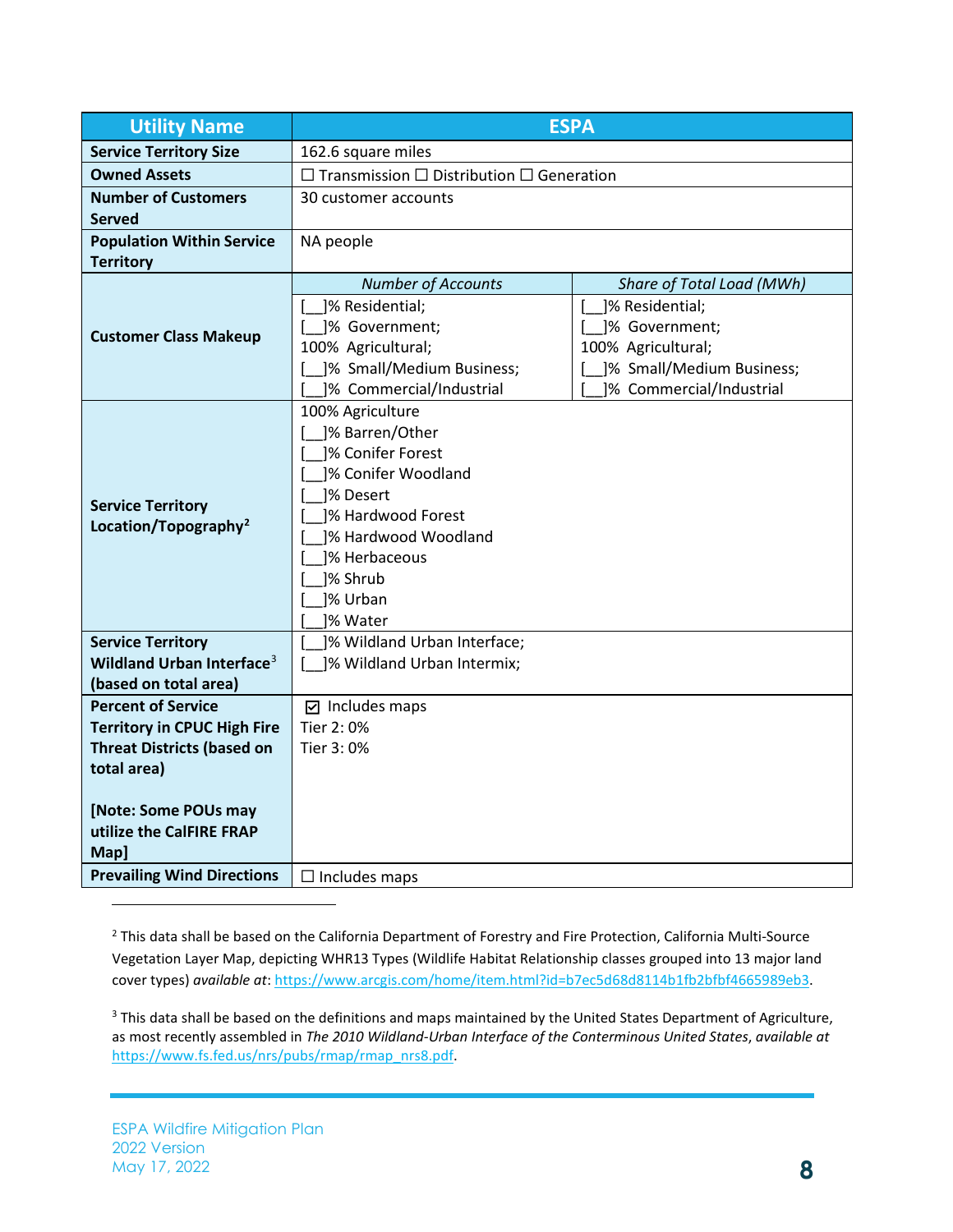| & Speeds by Season               | [Description]                                                                 |  |  |
|----------------------------------|-------------------------------------------------------------------------------|--|--|
|                                  | Overhead Dist.: 0 miles                                                       |  |  |
|                                  | Overhead Trans.: 0 miles                                                      |  |  |
|                                  | Underground Dist.: 0 miles                                                    |  |  |
| <b>Miles of Owned Lines</b>      | Underground Trans.: 0 miles                                                   |  |  |
| <b>Underground and/or</b>        | Explanatory Note 1 - Methodology for Measuring "Miles": [e.g., circuit miles, |  |  |
| <b>Overhead</b>                  | line miles.]                                                                  |  |  |
|                                  | <b>Explanatory Note 2 - Description of Unique Ownership Circumstances:</b>    |  |  |
|                                  | Explanatory Note 3 - Additional Relevant Context: [e.g., percentage of lines  |  |  |
|                                  | located outside service territory]                                            |  |  |
|                                  | Overhead Distribution Lines as % of Total Distribution System                 |  |  |
|                                  | (Inside and Outside Service Territory)                                        |  |  |
| <b>Percent of Owned Lines in</b> | Tier 2:0%                                                                     |  |  |
| <b>CPUC High Fire Threat</b>     | Tier 3:0%                                                                     |  |  |
| <b>Districts</b>                 | Overhead Transmission Lines as % of Total Transmission System                 |  |  |
|                                  | (Inside and Outside Service Territory)                                        |  |  |
| [Note: Some POUs may             | Tier 2:0%                                                                     |  |  |
| utilize the CalFIRE FRAP         | Tier 3:0%                                                                     |  |  |
| Map]                             | Explanatory Note 4 - Additional Relevant Context: [e.g., explain any          |  |  |
|                                  | difference from data reported in WMP due to different numerator used for      |  |  |
|                                  | this form]                                                                    |  |  |
| <b>Customers have ever lost</b>  | $\Box$ Yes $\Box$ No                                                          |  |  |
| service due to an IOU PSPS       |                                                                               |  |  |
| event?                           |                                                                               |  |  |
| <b>Customers have ever been</b>  | $\Box$ Yes $\Box$ No                                                          |  |  |
| notified of a potential loss     |                                                                               |  |  |
| of service to due to a           |                                                                               |  |  |
| forecasted IOU PSPS              |                                                                               |  |  |
| event?                           |                                                                               |  |  |
| Has developed protocols          | $\Box$ Yes $\Box$ No                                                          |  |  |
| to pre-emptively shut off        |                                                                               |  |  |
| electricity in response to       |                                                                               |  |  |
| elevated wildfire risks?         |                                                                               |  |  |
|                                  | $\Box$ Yes $\Box$ No                                                          |  |  |
| Has previously pre-              | If yes, then provide the following data for calendar year 2020:               |  |  |
| emptively shut off               |                                                                               |  |  |
| electricity in response to       | Number of shut-off events: [1699]                                             |  |  |
| elevated wildfire risk?          | Customer Accounts that lost service for >10 minutes: [                        |  |  |
|                                  | For prior response, average duration before service restored: [               |  |  |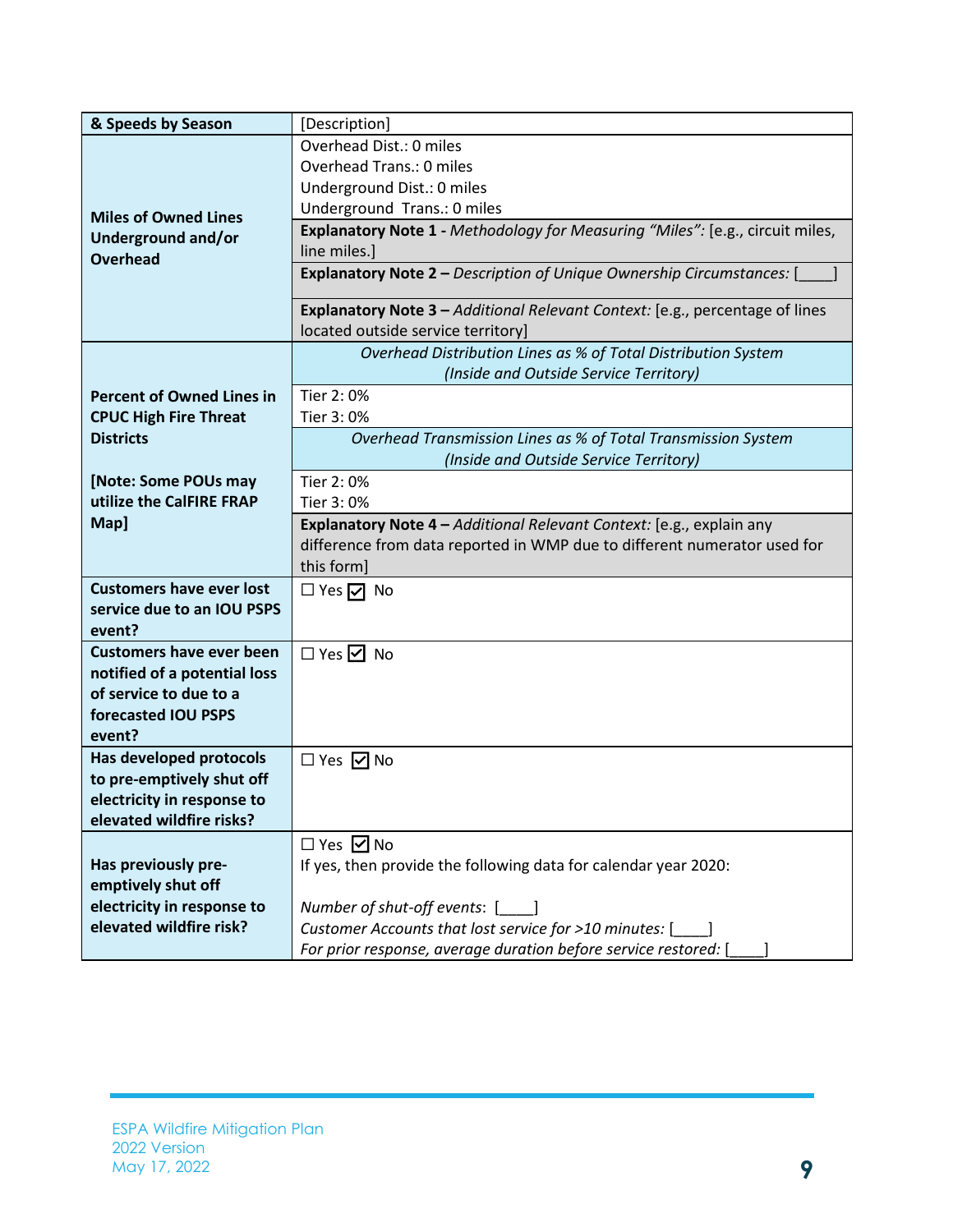# **LOCATION AND SIZE OF DIRECT ACCESS LOADS**

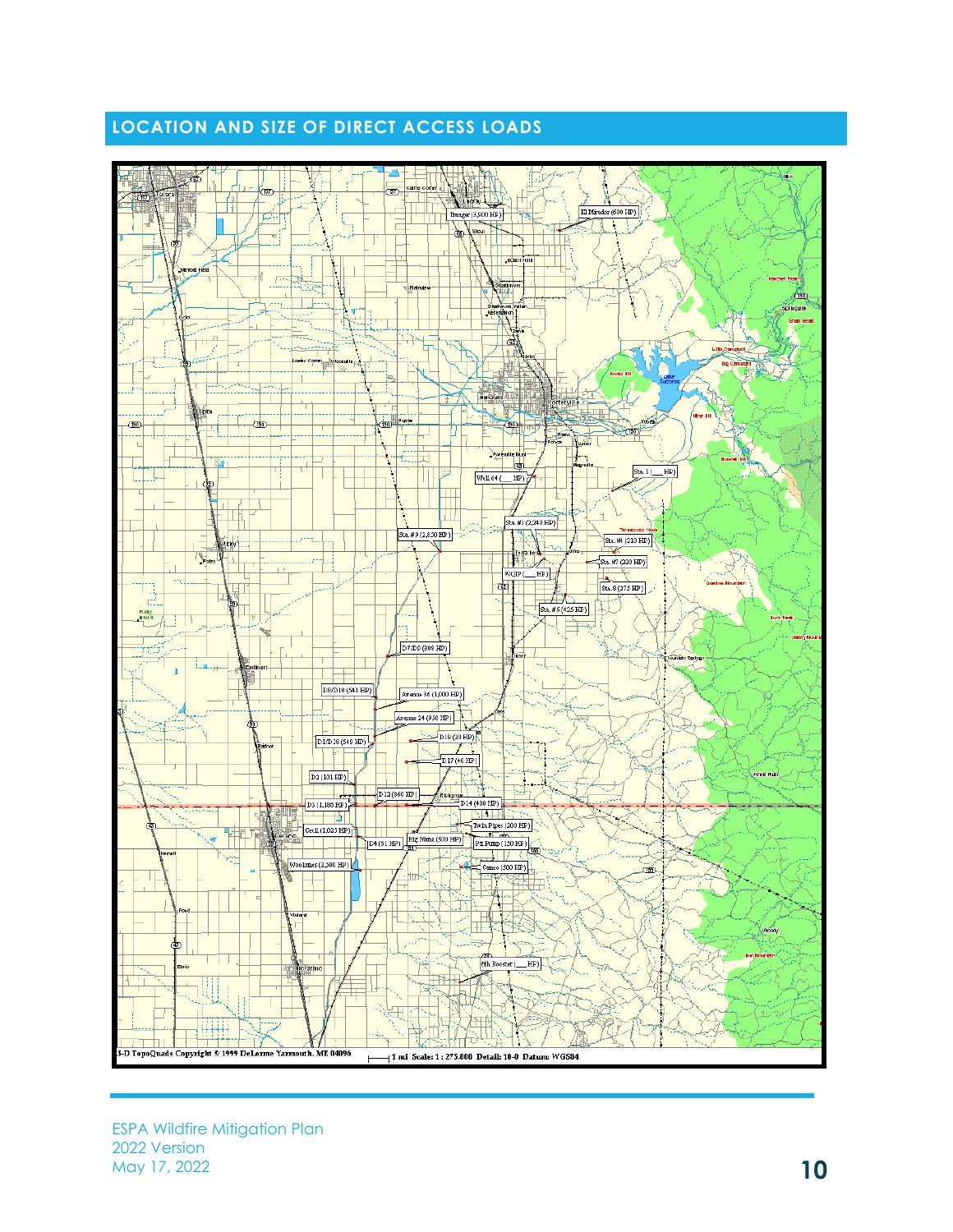# <span id="page-13-1"></span><span id="page-13-0"></span>**V. WILDFIRE PREVENTATIVE STRATEGIES**

#### A. HIGH FIRE THREAT DISTRICT

ESPA reviewed the proposed boundaries of the High Fire Threat District and confirmed that, based on local conditions and historical fire data, all of ESPA's service territory was properly excluded. Situational Awareness Technology is outside the budget constraints for ESPA, which serves agricultural load. ESPA's territory abuts SCE, which is monitored by 160 fire alert cameras and 1,000 weather stations [\(https://www.sce.com/wildfire/fire-weather\)](https://www.sce.com/wildfire/fire-weather).

#### B. DESIGN AND CONSTRUCTION STANDARDS

<span id="page-13-2"></span>ESPA intends for any its future electric facilities to be designed and constructed to meet or exceed the relevant federal, state, or industry standard at that future time. Presently, ESPA treats CPUC General Orders (GO) 95 and 128 as a key industry standard for design and construction standards for overhead and underground electrical facilities. Additionally, ESPA monitors and follows, as appropriate, the National Electric Safety Code.

#### C. VEGETATION MANAGEMENT

<span id="page-13-3"></span>ESPA recognizes that vegetation management standards may evolve and develop over time. Similar to design and construction standards, ESPA will refer to industry standard vegetation management practices at any future time that ESPA constructs and owns facilities described in California Public Utilities Code Section 8387(a). ESPA does track present vegetation management standards for reference at a later point, which includes radial clearances for certain facilities described in the tables below.

| <b>GO 95, Rule 35, Table 1</b> |                                                                                               |                                                            |                                                                     |                                                                |                                                                    |
|--------------------------------|-----------------------------------------------------------------------------------------------|------------------------------------------------------------|---------------------------------------------------------------------|----------------------------------------------------------------|--------------------------------------------------------------------|
| Case                           | <b>Type of Clearance</b>                                                                      | Trolley<br>Contact,<br>Feeder and<br>Span Wires, 0-<br>5kv | Supply<br>Conductors<br>and Supply<br>Cables, 750 -<br>22,500 Volts | Supply<br>Conductors<br>and Supply<br>Cables, 22.5 -<br>300 kV | Supply<br>Conductors<br>and Supply<br>Cables, 300 -<br>550 kV (mm) |
| 13                             | Radial clearance of<br>bare line conductors<br>from tree branches<br>or foliage               | 18 inches                                                  | 18 inches                                                           | $\frac{1}{4}$ Pin<br>Spacing                                   | $\frac{1}{2}$ Pin<br>Spacing                                       |
| 14                             | Radial clearance of<br>bare line conductors<br>from vegetation in<br>the Fire-Threat District | 18 inches                                                  | 48 inches                                                           | 48 inches                                                      | 120 inches                                                         |

#### **Appendix E**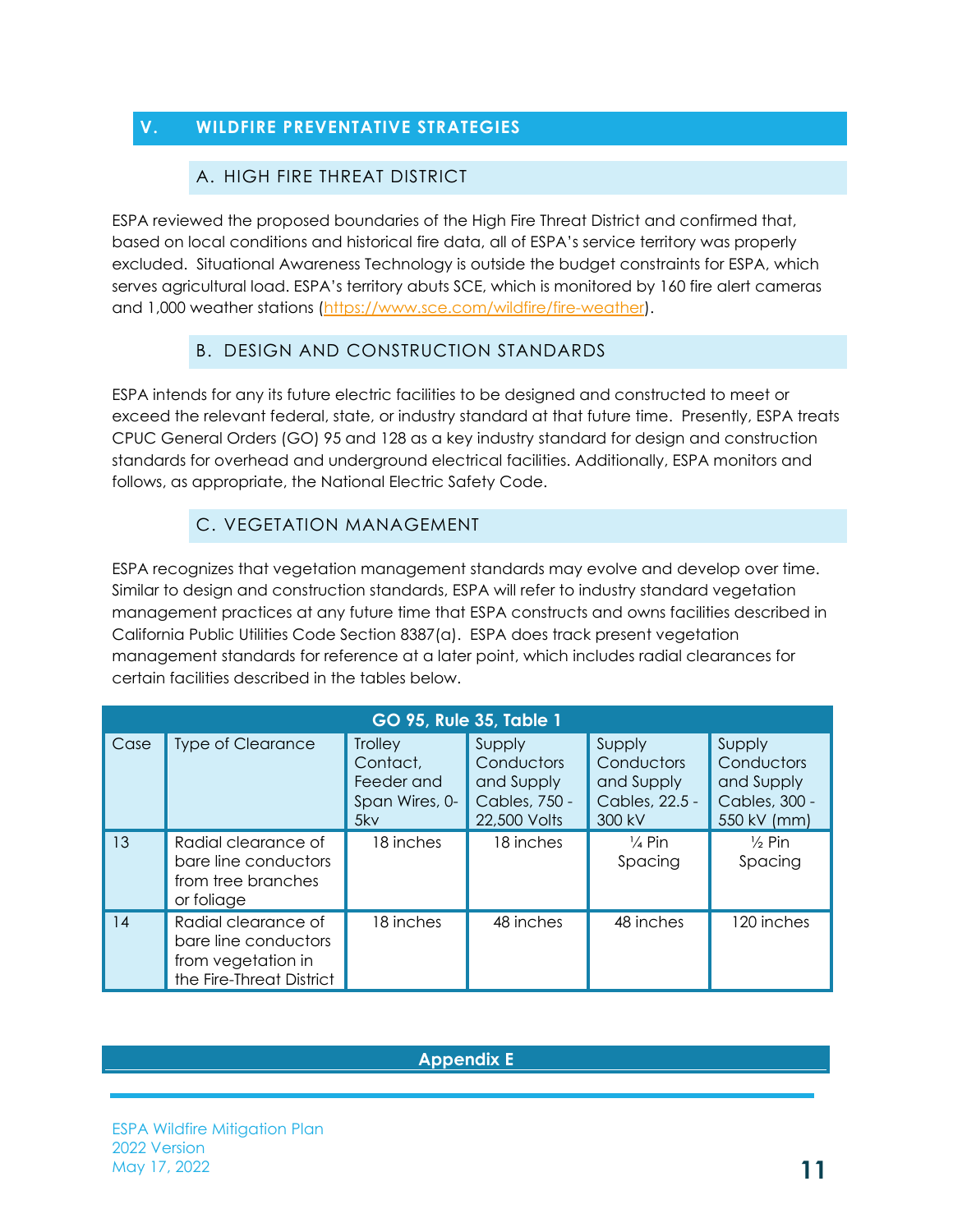#### **Guidelines to Rule 35**

The radial clearances shown below are recommended minimum clearancesthat should be established, at time of trimming, between the vegetation and the energized conductors and associated live parts where practicable. Reasonable vegetation management practices may make it advantageous for the purposes of public safety or service reliability to obtain greater clearances than those listed below to ensure compliance until the next scheduled maintenance. Each utility may determine and apply additional appropriate clearances beyond clearances listed below, which take into consideration various factors, including: line operating voltage, length of span, line sag, planned maintenance cycles, location of vegetation within the span, species type, experience with particular species, vegetation growth rate and characteristics, vegetation management standards and best practices, local climate, elevation, fire risk, and vegetation trimming requirements that are applicable to State Responsibility Area lands pursuant to Public Resource Code Sections 4102 and 4293.

| <b>Voltage of Lines</b>                                                                                             | Case 13   | Case 14 |
|---------------------------------------------------------------------------------------------------------------------|-----------|---------|
| Radial clearances for any conductor of a line<br>operating at 2,400 or more volts, but less than<br>72,000 volts    | 4 feet    | 12 feet |
| Radial clearances for any conductor of a line<br>operating at 72,000 or more volts, but less than<br>110,000 volts  | 6 feet    | 20 feet |
| Radial clearances for any conductor of a line<br>operating at 110,000 or more volts, but less than<br>300,000 volts | $10$ feet | 30 feet |
| Radial clearances for any conductor of a line<br>operating at 300,000 or more volts                                 | 15 feet   | 30 feet |

# D. INSPECTIONS

<span id="page-14-0"></span>ESPA intends to meet or exceed the minimum inspection requirements provided in CPUC GO 165 and CPUC GO 95, Rule 18 if at any future point it owns applicable facilities. Pursuant to these rules, utilities inspect electric facilities in the High Fire Threat District more frequently than the other areas of its service territory. As described above, ESPA currently does not have any overhead powerlines located within or near the High-Fire Threat District within the CPUC's Fire Threat Map. However, ESPA will use the specific environmental and geographical conditions of ESPA's service territory to determine if any particular areas require more frequent inspections.

# E. RECLOSING POLICY

<span id="page-14-2"></span><span id="page-14-1"></span>A reclosing policy is presently inapplicable to ESPA, but if at a later point ESPA does own such facilities it will within a reasonable timeframe develop protocols for the use of reclosers and other SCADA controlled reclosers.

# F. DEENERGIZATION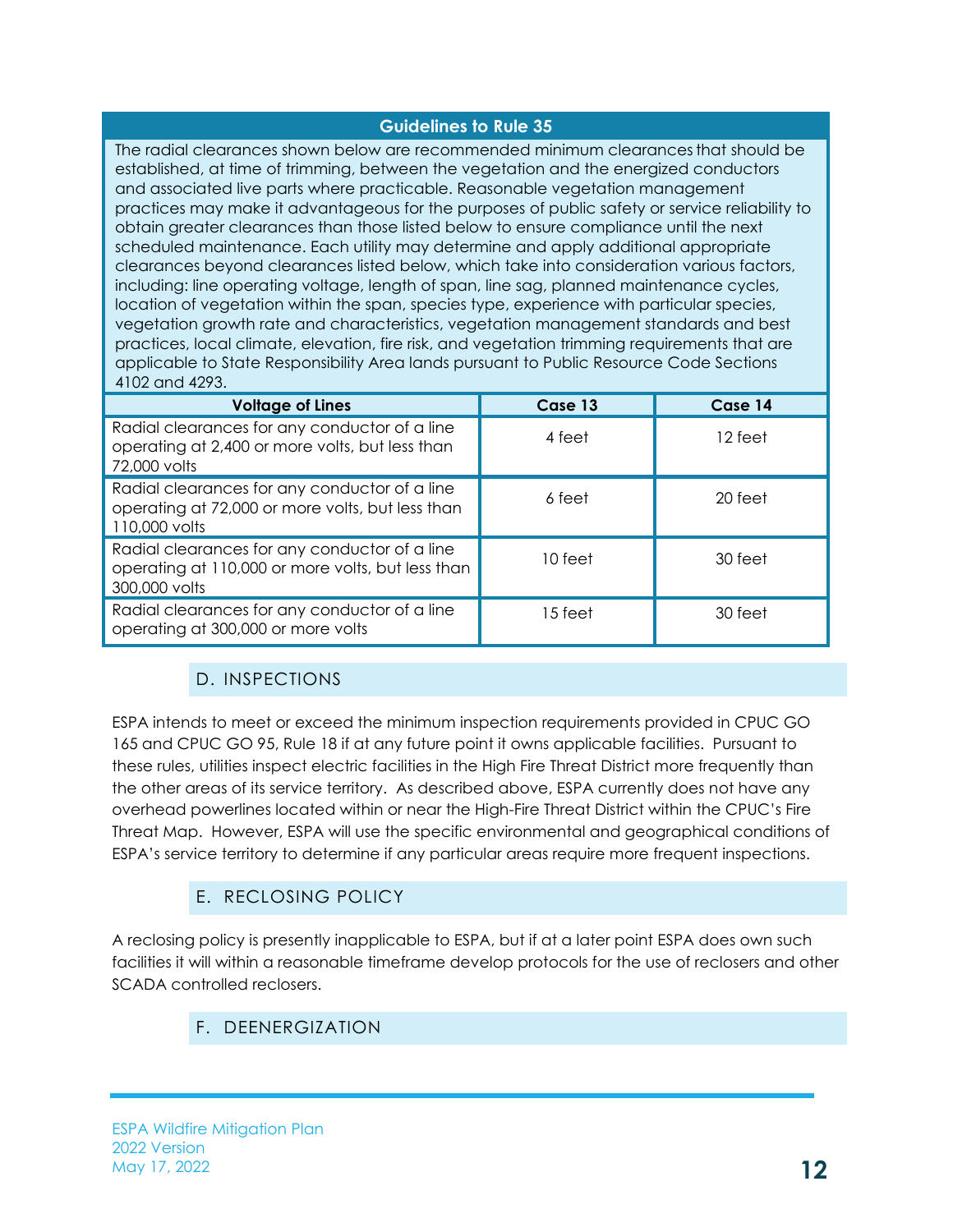ESPA does not have the ability to preemptively shut off power due to fire-threat conditions, as SCE exercises this authority for SCE's facilities utilized to serve ESPA members. ESPA will reevaluate this determination in future updates to this Wildfire Mitigation Plan corresponding with any future ownership of new facilities. As Eastside does not own or operate any distribution assets, there aren't applicable customer notification procedures.

# **IV. RESTORATION OF SERVICE**

ESPA does not have the ability to restore service to SCE's infrastructure. SCE exercises this authority for such facilities.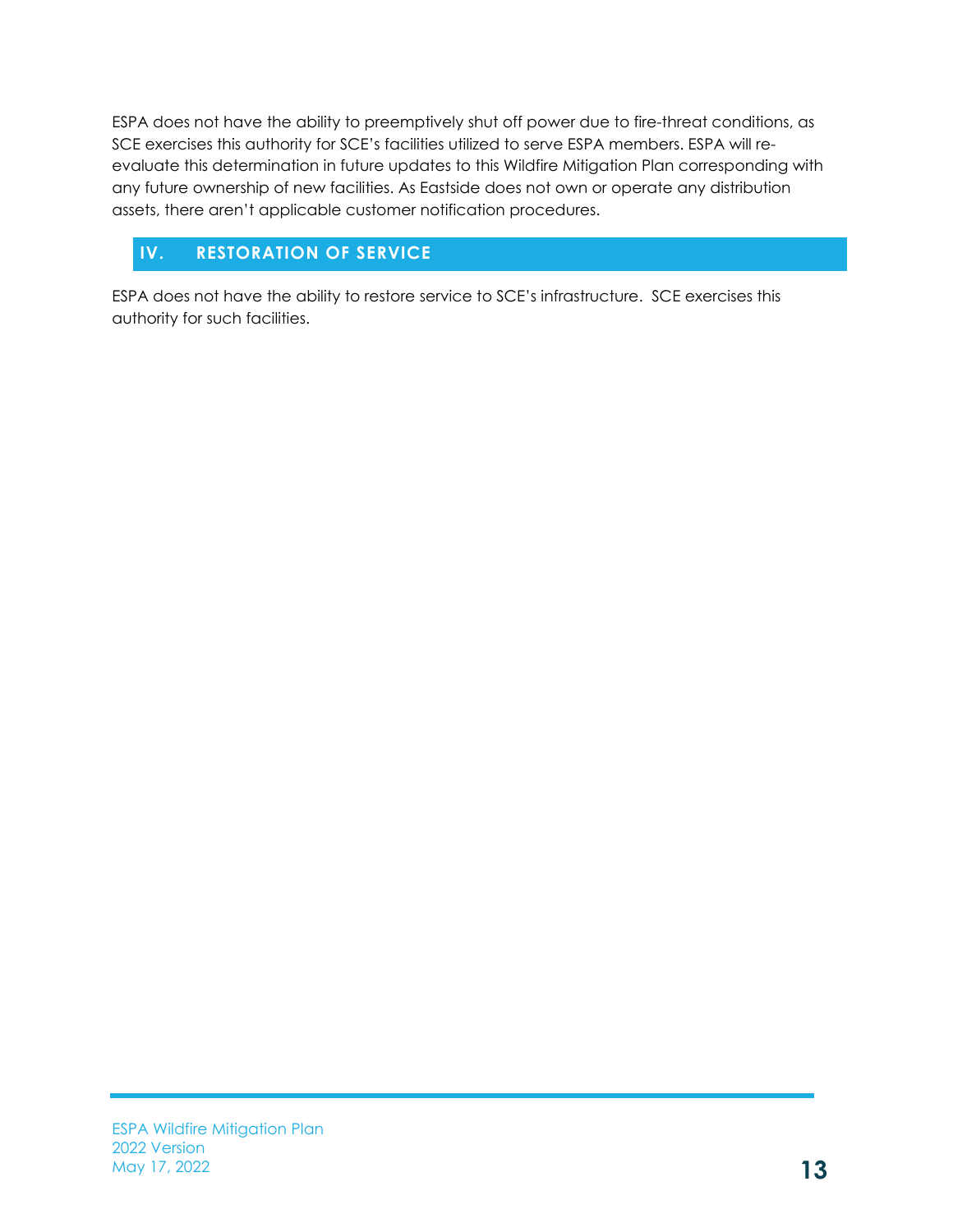# <span id="page-16-2"></span><span id="page-16-1"></span><span id="page-16-0"></span>**VII. EVALUATING OF THE PLAN**

# A. METRICS AND ASSUMPTIONS FOR MEASURING PLAN PERFORMANCE

ESPA will track two main metrics to measure the performance of this Wildfire Mitigation Plan: (1) number of fire ignitions; and (2) wires down within the service territory. In subsequent plans, ESPA may identify additional metrics to utilize.

# METRIC 1: FIRE IGNITIONS

<span id="page-16-3"></span>For purposes of this metric, a fire ignition is defined as follows:

- ESPA facility was associated with the fire;
- The fire was self-propagating and of a material other than electrical and/or communication facilities;
- The resulting fire traveled greater than one linear meter from the ignition point; and
- ESPA has knowledge that the fire occurred.

In future Wildfire Mitigation Plans, ESPA will provide the number of fires that occurred that were less than 10 acres in size when meeting the criteria above. Any fires greater than 10 acres will be individually described.

# METRIC 2: WIRES DOWN

<span id="page-16-4"></span>The second metric is the number of distribution and transmission wires downed within ESPA's service territory associated with an ESPA facility. For purposes of this metric, a wires down event includes any instance where an electric transmission or primary distribution conductor falls to the ground or on to a foreign object. ESPA does not own or operate any of such wires presently.

# B. IMPACT OF METRICS ON PLAN

<span id="page-16-5"></span>In the initial years, ESPA anticipates that there will be relatively limited data gathered through these metrics. However, as the data collection history becomes more robust, ESPA will be able to identify areas of its operations and service territory that are disproportionately impacted. ESPA will then evaluate potential improvements to the plan.

# C. MONITORING AND AUDITING THE PLAN

<span id="page-16-6"></span>This Wildfire Mitigation Plan will be presented to ESPA's Board of Directors and updates to this plan will be presented to ESPA's Board of Directors on an annual basis. Additionally, a qualified independent evaluator will present a report on this plan to ESPA's Board of Directors every three years.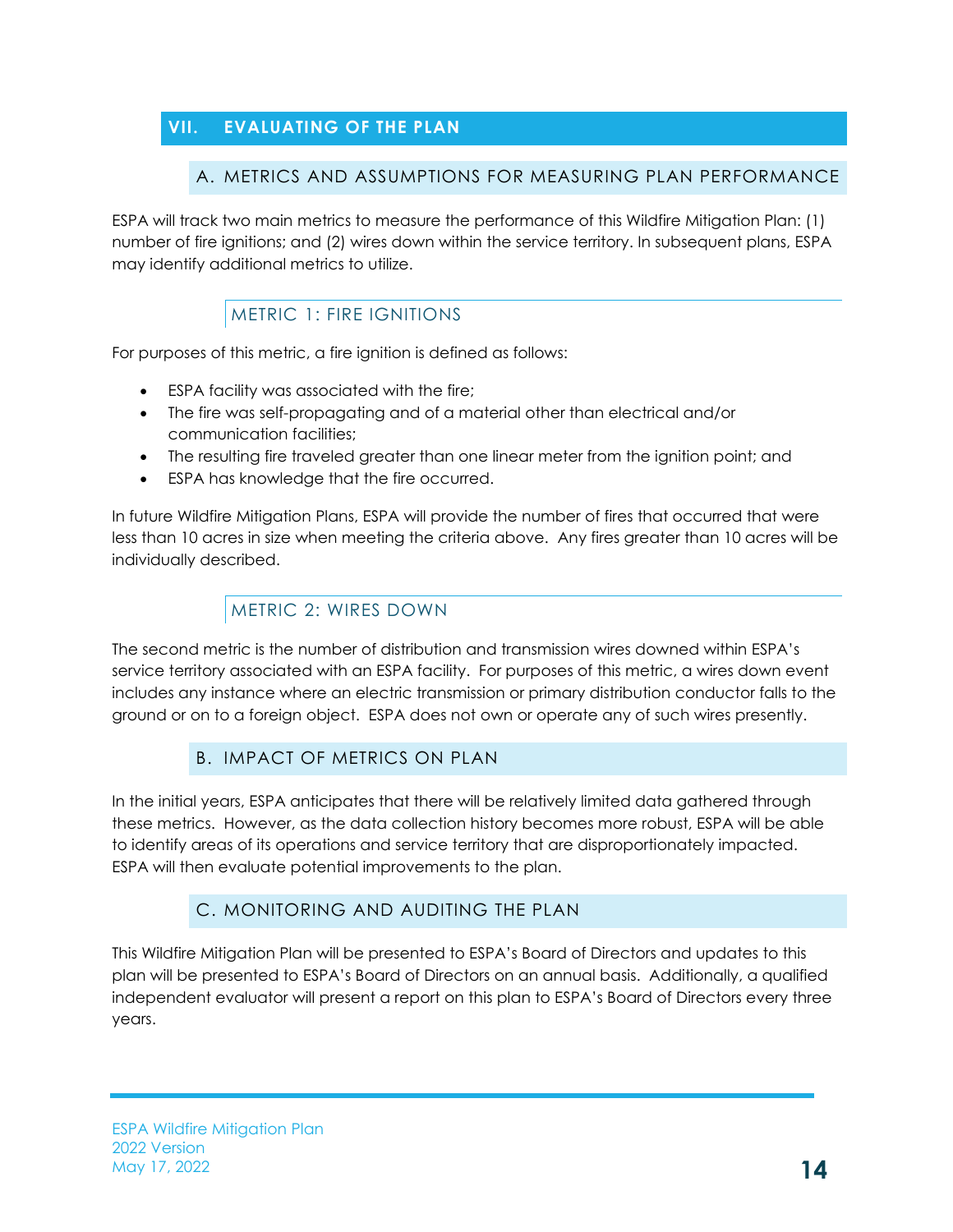# D. IDENTIFYING AND CORRECTING DEFICIENCIES IN THE PLAN

<span id="page-17-0"></span>Based on the recommendations of its Board of Directors, ESPA will correct any identified deficiencies in the plan.

# E. MONITORING THE EFFECTIVENESS OF INSPECTIONS

<span id="page-17-1"></span>There are presently no ESPA-owned facilities described in California Public Utilities Code Section 8387(a) to inspect and audit. ESPA will establish effectiveness monitoring in updates to this Wildfire Mitigation Plan corresponding with any future ownership of facilities.